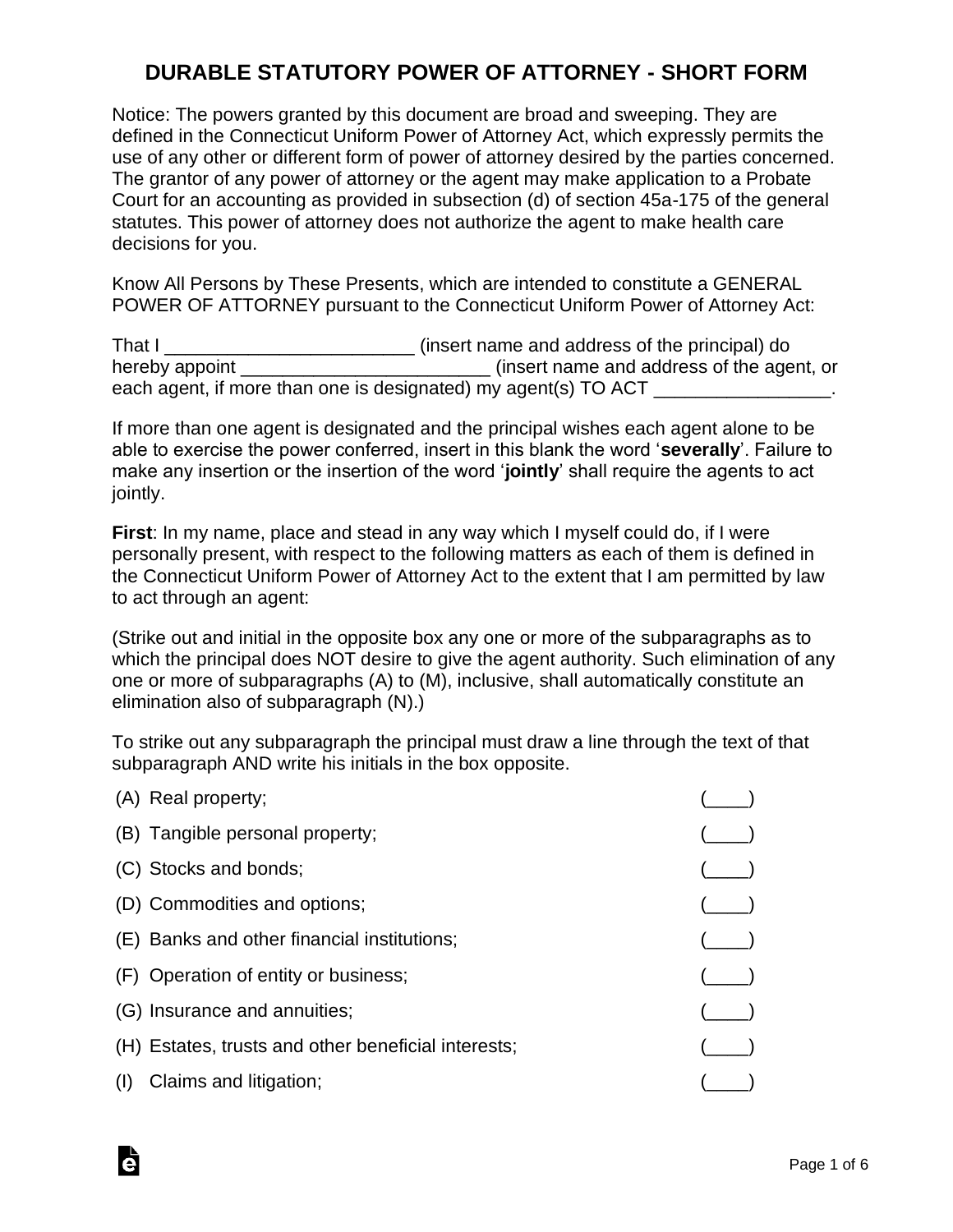| (J) Personal and family maintenance;                                        |         |
|-----------------------------------------------------------------------------|---------|
| $(K)$ Benefits from governmental programs or civil or military service; $($ |         |
| (L) Retirement plans;                                                       | $($ $)$ |
| (M) Taxes;                                                                  |         |
| (N) All other matters;                                                      |         |

(Special provisions and limitations may be included in the statutory form power of attorney only if they conform to the requirements of the Connecticut Uniform Power of Attorney Act.)

\_\_\_\_\_\_\_\_\_\_\_\_\_\_\_\_\_\_\_\_\_\_\_\_\_\_\_\_\_\_\_\_\_\_\_\_\_\_\_\_\_\_\_\_\_\_\_\_\_\_\_\_\_\_\_\_\_\_\_\_\_\_\_\_\_\_\_\_\_\_

\_\_\_\_\_\_\_\_\_\_\_\_\_\_\_\_\_\_\_\_\_\_\_\_\_\_\_\_\_\_\_\_\_\_\_\_\_\_\_\_\_\_\_\_\_\_\_\_\_\_\_\_\_\_\_\_\_\_\_\_\_\_\_\_\_\_\_\_\_\_

\_\_\_\_\_\_\_\_\_\_\_\_\_\_\_\_\_\_\_\_\_\_\_\_\_\_\_\_\_\_\_\_\_\_\_\_\_\_\_\_\_\_\_\_\_\_\_\_\_\_\_\_\_\_\_\_\_\_\_\_\_\_\_\_\_\_\_\_\_\_

\_\_\_\_\_\_\_\_\_\_\_\_\_\_\_\_\_\_\_\_\_\_\_\_\_\_\_\_\_\_\_\_\_\_\_\_\_\_\_\_\_\_\_\_\_\_\_\_\_\_\_\_\_\_\_\_\_\_\_\_\_\_\_\_\_\_\_\_\_\_

## **Second**: LIMITATION ON AGENT'S AUTHORITY

An agent MAY NOT use my property to benefit the agent or a dependent of the agent unless I have included that authority in any special instructions below.

**Third**: Hereby ratifying and confirming all that said agent(s) or substitute(s) do or cause to be done.

**Fourth**: With full and unqualified authority to exercise or delegate any or all of the foregoing powers granted under this power of attorney to any person or persons whom my agent(s) shall select.

## **Fifth**: DESIGNATION OF SUCCESSOR AGENT(S) (OPTIONAL)

If my agent is unable or unwilling to act for me, I name as my successor agent:

Name of Successor Agent: \_\_\_\_\_\_\_\_\_\_\_\_\_\_\_\_\_\_\_\_\_\_\_\_

Successor Agent's Address: **Example 2018** 

If my successor agent is unable or unwilling to act for me, I name as my second successor agent:

Name of Second Successor Agent: \_\_\_\_\_\_\_\_\_\_\_\_\_\_\_\_\_\_\_\_\_\_\_\_

Second Successor Agent's Address:

**Sixth**: DESIGNATION OF CONSERVATOR OF ESTATE (OPTIONAL)

If a conservator of my estate should be appointed, I designate that **EXECUTE:** The appointed to serve as conservator of my estate. If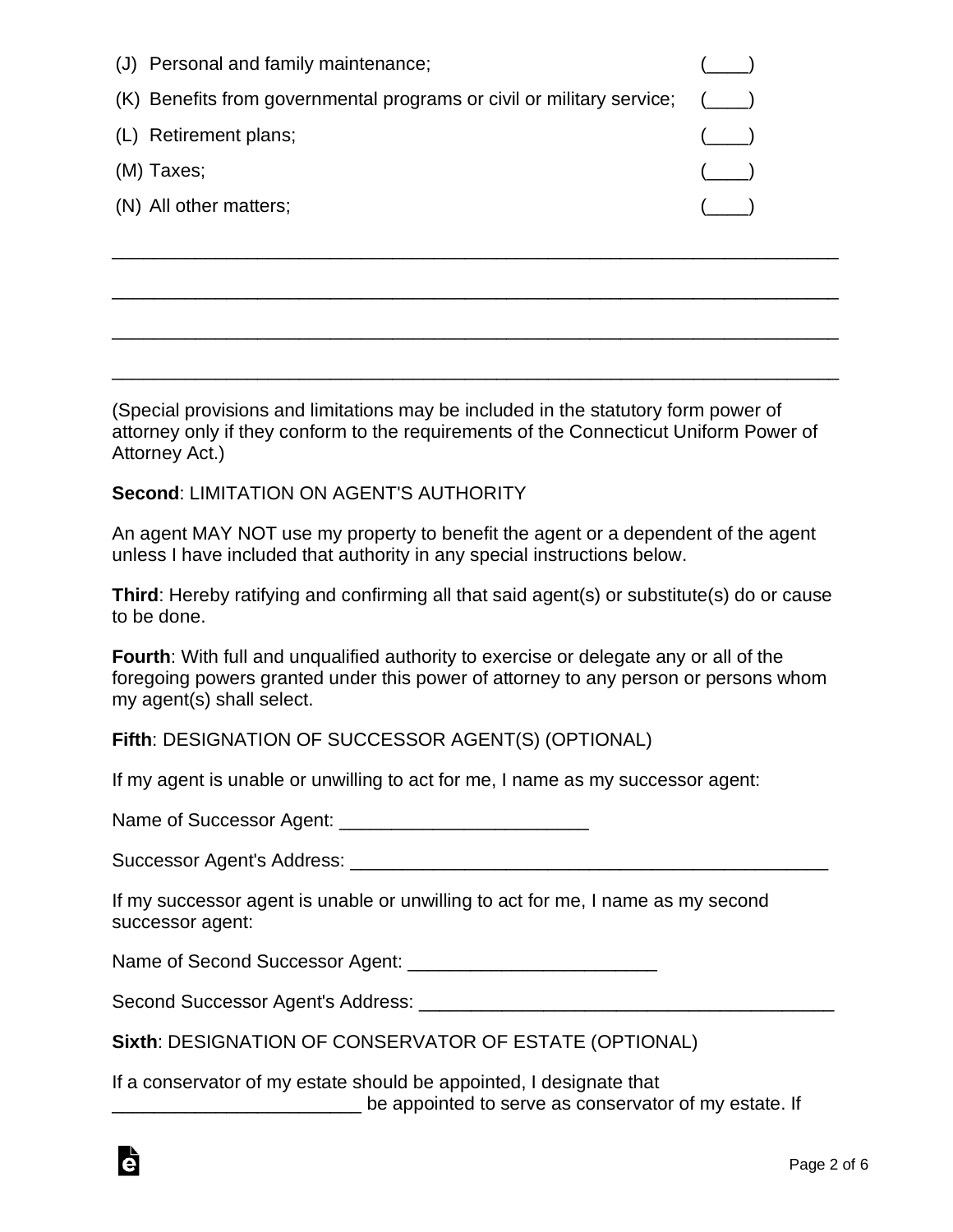|                           | is unable to serve or cease to serve as conservator of my |
|---------------------------|-----------------------------------------------------------|
| estate, I designate that  | be appointed to serve as                                  |
| conservator of my estate. |                                                           |

I direct that bond for the conservator of my estate, including any sureties thereon

☐ - be required

 $\Box$  - not be required.

#### **Seventh**: EFFECTIVE DATE

This power of attorney is effective immediately unless I have stated otherwise in the special instructions.

The execution of this statutory short form power of attorney shall be duly acknowledged by the principal in the manner prescribed for the acknowledgment of a conveyance of real property.

|    | In Witness Whereof I have hereunto signed my name and affixed my seal this | day |
|----|----------------------------------------------------------------------------|-----|
| οf |                                                                            |     |

[\\_\\_\\_\\_\\_\\_\\_\\_\\_\\_\\_\\_\\_\\_\\_\\_\\_\\_\\_\\_\\_\\_\\_\\_](https://esign.com) (Signature of Principal) (Seal)

[\\_\\_\\_\\_\\_\\_\\_\\_\\_\\_\\_\\_\\_\\_\\_\\_\\_\\_\\_\\_\\_\\_\\_\\_](https://esign.com)

**Witness** 

**Witness** 

STATE OF \_\_\_\_\_\_\_\_\_\_\_\_\_\_\_\_\_\_\_\_\_\_\_\_} ss:

COUNTY OF \_\_\_\_\_\_\_\_\_\_\_\_\_\_\_\_\_\_\_\_\_\_\_\_

On this the day of the case of the contract of the contract of the contract of the contract of the contract of the contract of the contract of the contract of the contract of the contract of the contract of the contract of the principal), signer of the foregoing instrument, personally appeared, and acknowledged the execution of such instrument to be his/her free act and deed.

[\\_\\_\\_\\_\\_\\_\\_\\_\\_\\_\\_\\_\\_\\_\\_\\_\\_\\_\\_\\_\\_\\_\\_\\_](https://esign.com) Commissioner of the Superior Court

Notary Public

Ġ

My commission expires: \_\_\_\_\_\_\_\_\_\_\_\_\_\_\_\_\_\_\_\_\_\_\_\_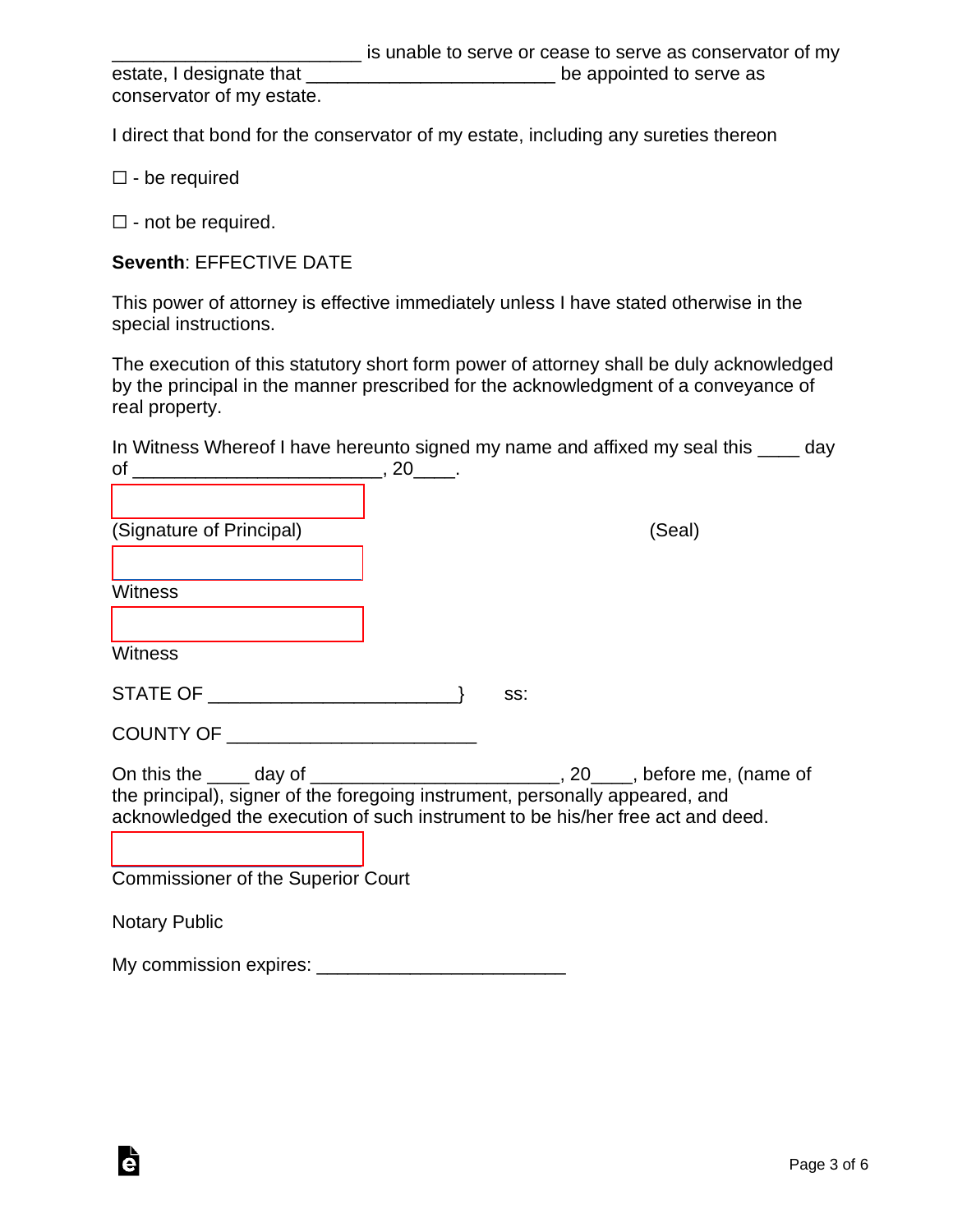## **IMPORTANT INFORMATION FOR AGENT**

## **Agent's Duties**

When you accept the authority granted under this power of attorney, a special legal relationship is created between you and the principal. This relationship continues until you resign or the power of attorney is terminated or revoked. You must:

(1) Do what you know the principal reasonably expects you to do with the principal's property or, if you do not know the principal's expectations, act in the principal's best interest;

(2) Act in good faith;

(3) Do nothing beyond the authority granted in this power of attorney; and

(4) Disclose your identity as an agent whenever you act for the principal by writing or printing the name of the principal and signing your own name as "agent" in the following manner:

(Principal's Name) by (Your Signature) as Agent

Unless the special instructions in this power of attorney state otherwise, you must also:

(1) Act loyally for the principal's benefit;

(2) Avoid conflicts that would impair your ability to act in the principal's best interest;

(3) Act with care, competence, and diligence;

(4) Keep a record of all receipts, disbursements, and transactions made on behalf of the principal;

(5) Cooperate with any person that has authority to make health care decisions for the principal to do what you know the principal reasonably expects or, if you do not know the principal's expectations, to act in the principal's best interest; and

(6) Attempt to preserve the principal's estate plan if you know the plan and preserving the plan is consistent with the principal's best interest.

## **Termination of Agent's Authority**

Ġ

You must stop acting on behalf of the principal if you learn of any event that terminates this power of attorney or your authority under this power of attorney. Events that terminate a power of attorney or your authority to act under a power of attorney include:

- (1) Death of the principal;
- (2) The principal's revocation of the power of attorney or your authority;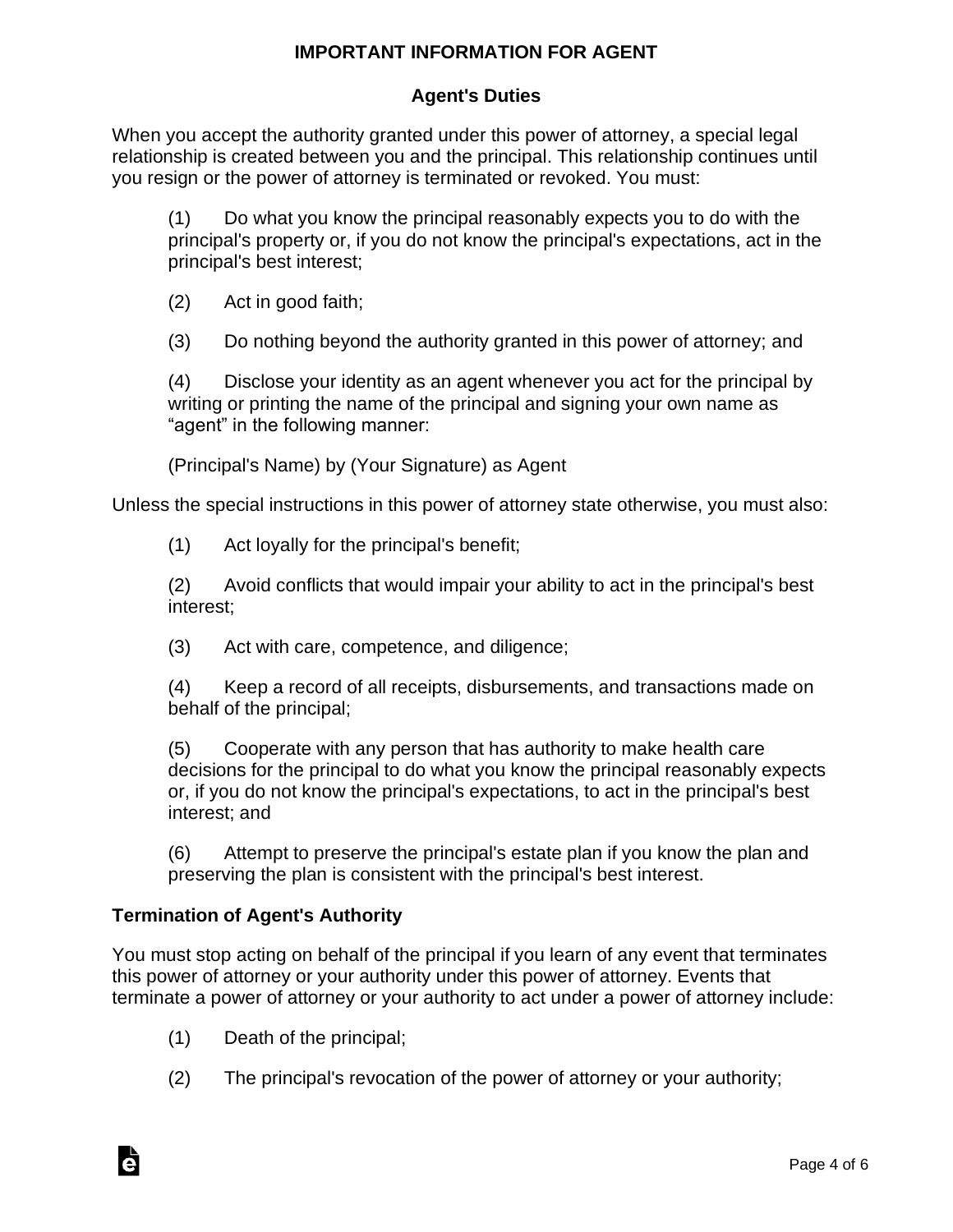- (3) The occurrence of a termination event stated in the power of attorney;
- (4) The purpose of the power of attorney is fully accomplished; or

(5) If you are married to the principal, a legal action is filed with a court to end your marriage through divorce or annulment, or for your legal separation, unless the special instructions in this power of attorney state that such an action will not terminate your authority.

## **Liability of Agent**

The meaning of the authority granted to you is defined in the Connecticut Uniform Power of Attorney Act, sections 1-350 to 1-353b, inclusive. If you violate the Connecticut Uniform Power of Attorney Act, sections 1-350 to 1-353b, inclusive, or act outside the authority granted, you may be liable for any damages caused by your violation.

If there is anything about this document or your duties that you do not understand, you should seek legal advice.